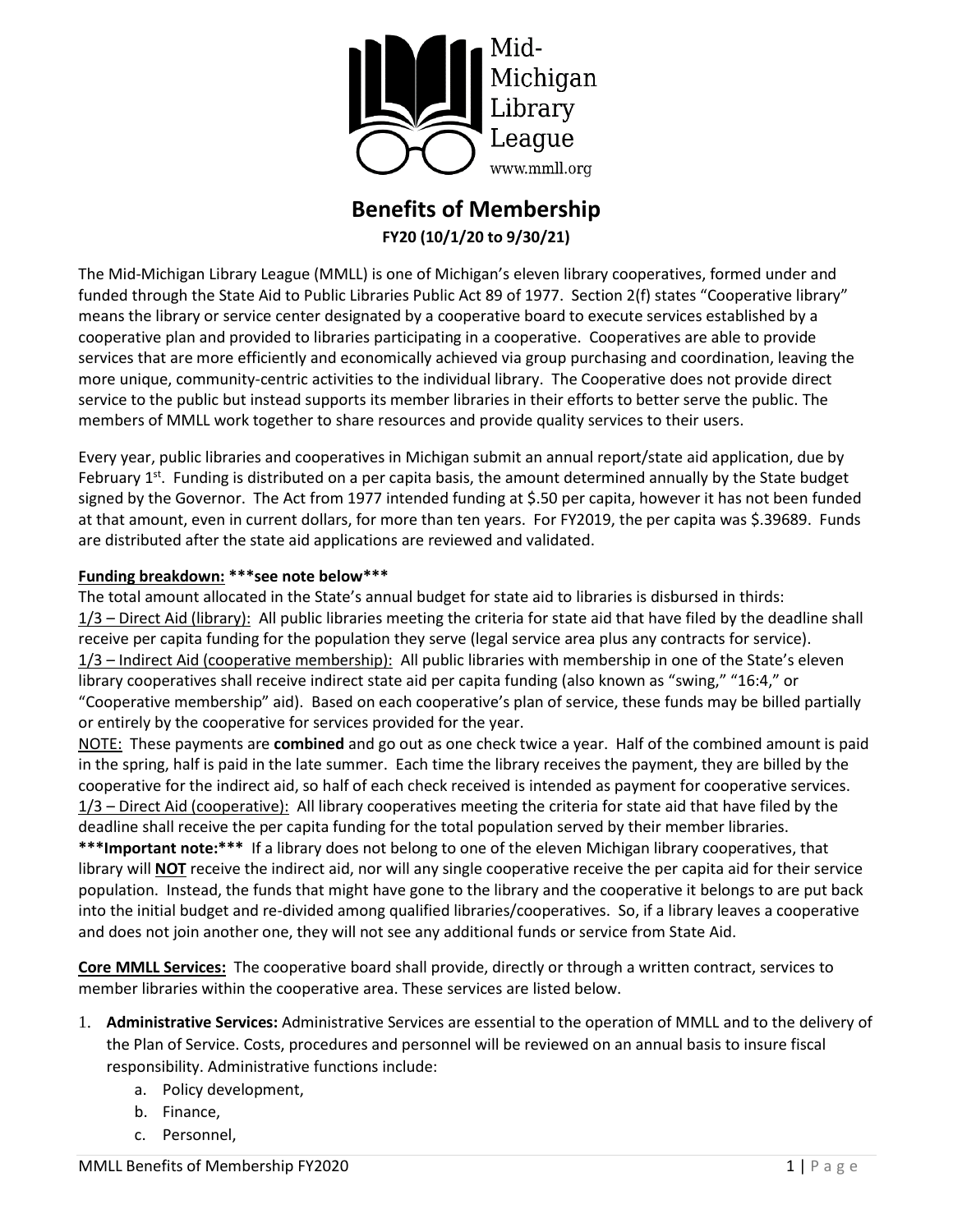- d. Grant administration,
- e. Information technology,
- f. Consultation/Training, and
- g. Advocacy.

2. **Continuing Education:** In conjunction with the Continuing Education Committee, MMLL staff will select and arrange for training on specific topics of interest to the membership. The CE Committee will be appointed by the MMLL Board on an annual basis.

3. **Interlibrary Loan/ILS:** MMLL will lead member libraries by assisting them with the technology and procedures for patron-initiated interlibrary loan via the statewide MeLCat resource sharing system. MMLL will assist members with ILS technology and shared systems as needed. Interlibrary loan service for materials not found in MeLCat will be provided via an arrangement with the White Pine Library Cooperative for a per item request fee billed directly to MMLL members on a quarterly basis.

4. **Advisory Council:** The Advisory Council is comprised of the director of each member library and is established as the key method of communication between the members, the board and administration. (See Section VI. Advisory Council)

5. **Discounts:** Negotiated discounts for library materials, databases, supplies, telecommunication services, and other volume-based purchases shall be achieved and offered to member libraries either by posting the direct contact information for the member with the discounted pricing, or by the cooperative paying the vendor invoice and then re-invoicing the membership.

6. **Website/Listserv:** MMLL shall maintain both a website and listserv as communication and resource tools for member libraries and MMLL trustees. Content shall include minutes, policies, budgets, discounts, training and grant opportunities.

7. **Delivery:** MMLL shall pay the cost of participation in the statewide delivery system, "RIDES" for each member library. Class size I-IV will have up to three days of delivery paid for by the MMLL, and class size V and VI shall have up to five days of paid delivery. Additional payment of delivery to branch locations may be negotiated between the MMLL Board and member library.

8. **Reference:** MMLL shall provide reference and consulting services to member libraries.

9. **Technology support:** MMLL shall provide consultation on broadband connectivity, public access computing, integrated library systems, and other library technologies to its members. When the budget allows, a stipend for each member library shall be provided for payment of tech support. MMLL shall arrange for third party service at a discounted rate. In addition, MMLL shall arrange for a discounted rate for E-rate consulting.

10. **Service Initiatives:** As funds allow, MMLL will provide service initiatives to benefit the membership, such as grant programs and rotating special collections.

11. **e-Resources:** As the budget allows, MMLL will purchase access to subscription e-resources such as language learning and downloadable e-audio content. This will be provided to all members as a benefit of membership in the cooperative.

## **Examples of support:**

- Pay for delivery service via the statewide RIDES system for each member library
- Fund a mini-grant program for one-time costs and service enhancement
- Develop new services to support member libraries such as the new maker kits that members can check out for programming, and the 3D printers that are now available
- Provision of certain e-resources for all members without billing membership
- Provide continuing education trainings for professional development
- Offer training on Board roles and responsibilities, assist with strategic planning, district library formation
- Coordinate new and existing group purchasing for discounts in pricing for members
- Consult on library law and policy and the creation of effective procedures
- Assist with library automation choices and implementation